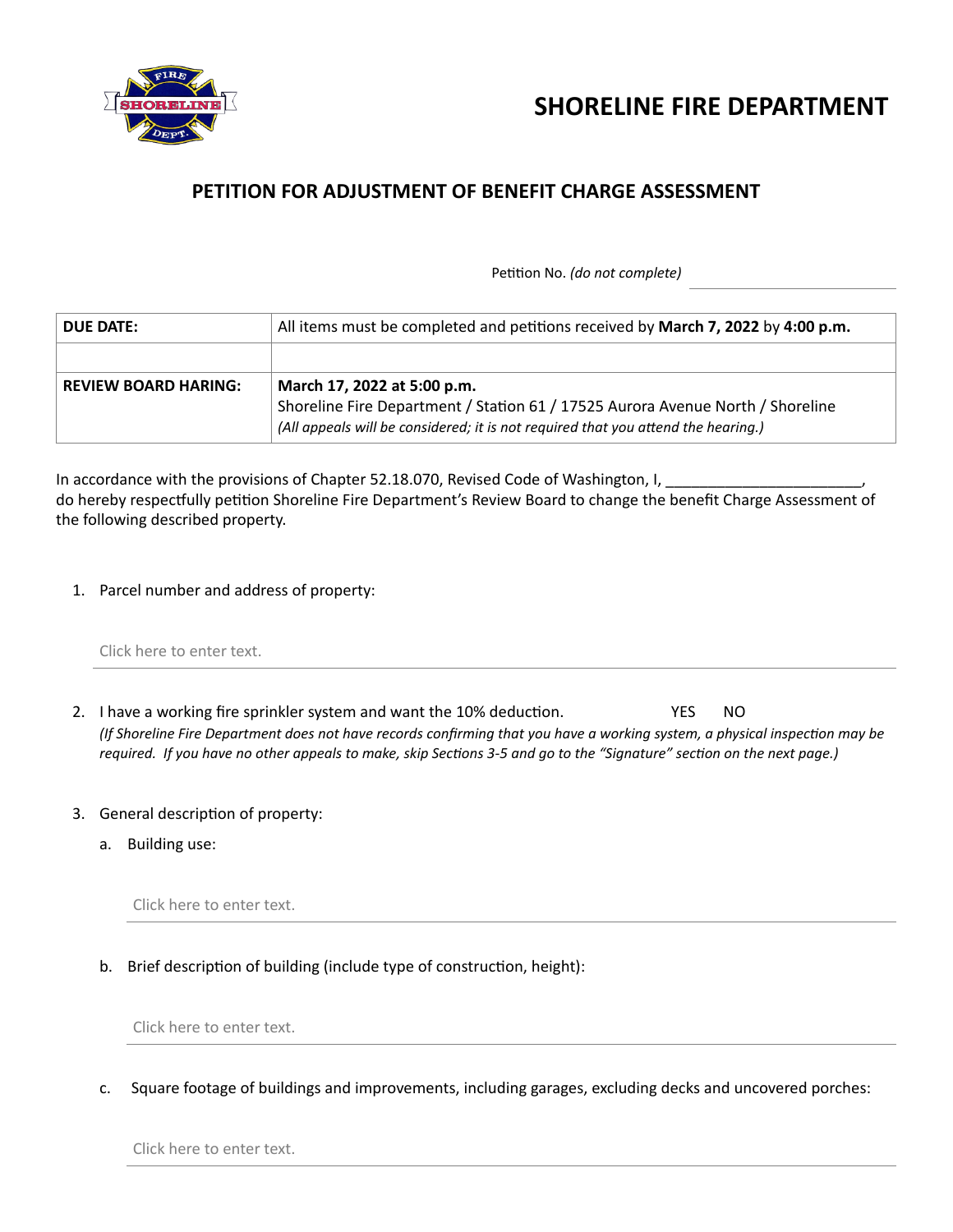4. Specific reasons why the Benefit Charge Assessment is being challenged:

Click here to enter text.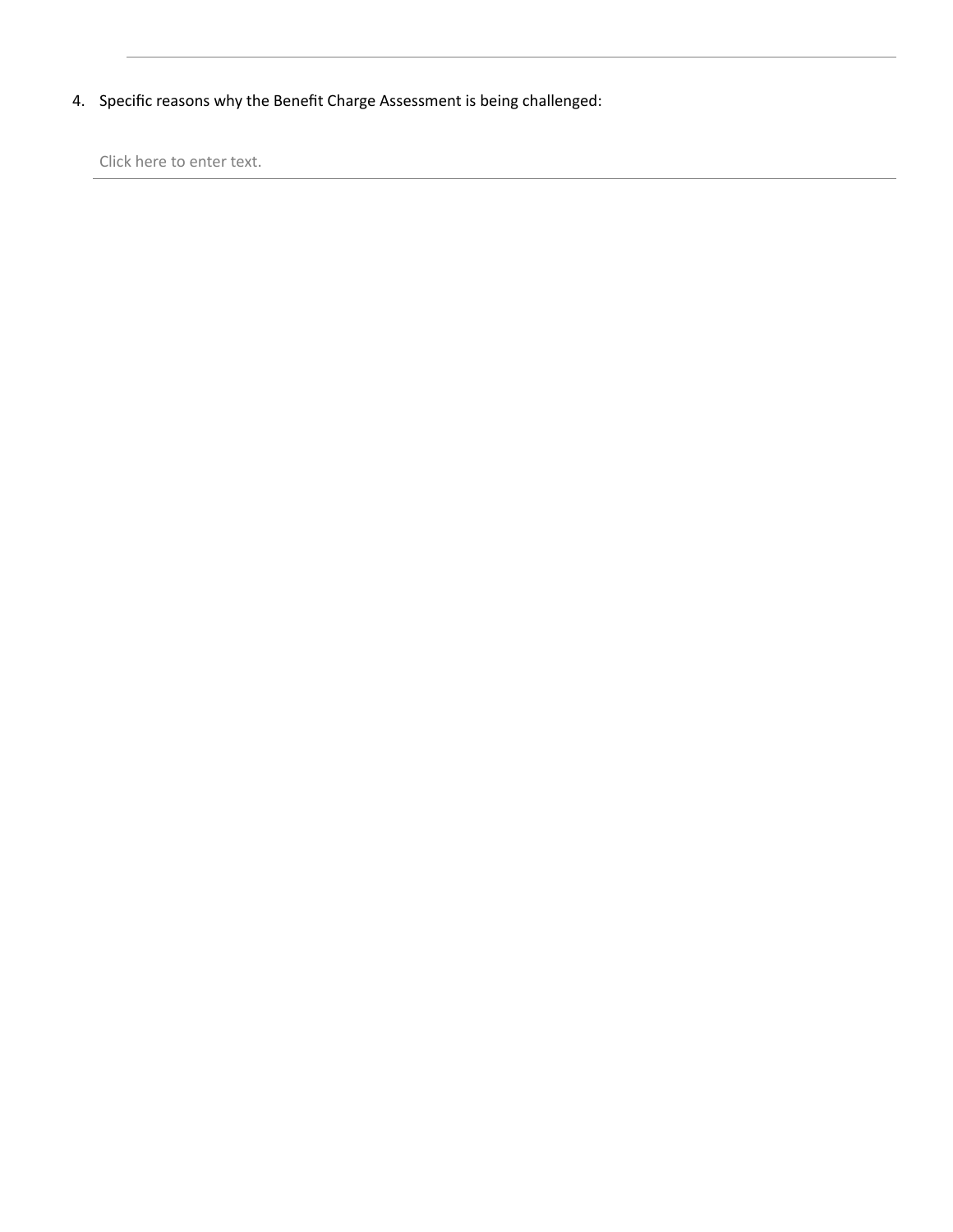|                                     |                                                                                                                                                                          |                           | 5. Attach all maps, pictures, letters or other data to substantiate the challenge. |                                  |  |  |
|-------------------------------------|--------------------------------------------------------------------------------------------------------------------------------------------------------------------------|---------------------------|------------------------------------------------------------------------------------|----------------------------------|--|--|
| Brief description of exhibit:       |                                                                                                                                                                          |                           | <b>Exhibit Number:</b>                                                             | Click here to enter text.        |  |  |
| Click here to enter text.           |                                                                                                                                                                          |                           |                                                                                    |                                  |  |  |
|                                     |                                                                                                                                                                          |                           |                                                                                    |                                  |  |  |
|                                     | Shoreline Fire Department Fire Benefit Charge for the year 2022:                                                                                                         |                           |                                                                                    | Click here to enter text.<br>\$. |  |  |
|                                     | On the basis of the foregoing information, I request that the Benefit Charge Assessment<br>for the year 2022 for this property be changed to:                            |                           |                                                                                    | S Click here to enter text.      |  |  |
|                                     |                                                                                                                                                                          |                           |                                                                                    |                                  |  |  |
|                                     |                                                                                                                                                                          |                           |                                                                                    |                                  |  |  |
| <b>SIGNATURE:</b>                   |                                                                                                                                                                          |                           |                                                                                    |                                  |  |  |
|                                     | I certify that to the best of my knowledge and belief, the information entered on this petition is a true and fair<br>presentation of the facts relating to this appeal. |                           |                                                                                    |                                  |  |  |
| Signed this                         | Click here to enter text. day of                                                                                                                                         | Click here to enter text. | 2022.                                                                              |                                  |  |  |
| Signature / Owner:                  | Click here to enter text.                                                                                                                                                |                           |                                                                                    |                                  |  |  |
| Contact Telephone:                  | Click here to enter text.                                                                                                                                                |                           |                                                                                    |                                  |  |  |
| Email:<br>Click here to enter text. |                                                                                                                                                                          |                           |                                                                                    |                                  |  |  |

| Signature / Agent:        | Click here to enter text. |
|---------------------------|---------------------------|
| <b>Contact Telephone:</b> | Click here to enter text. |
| Email:                    | Click here to enter text. |